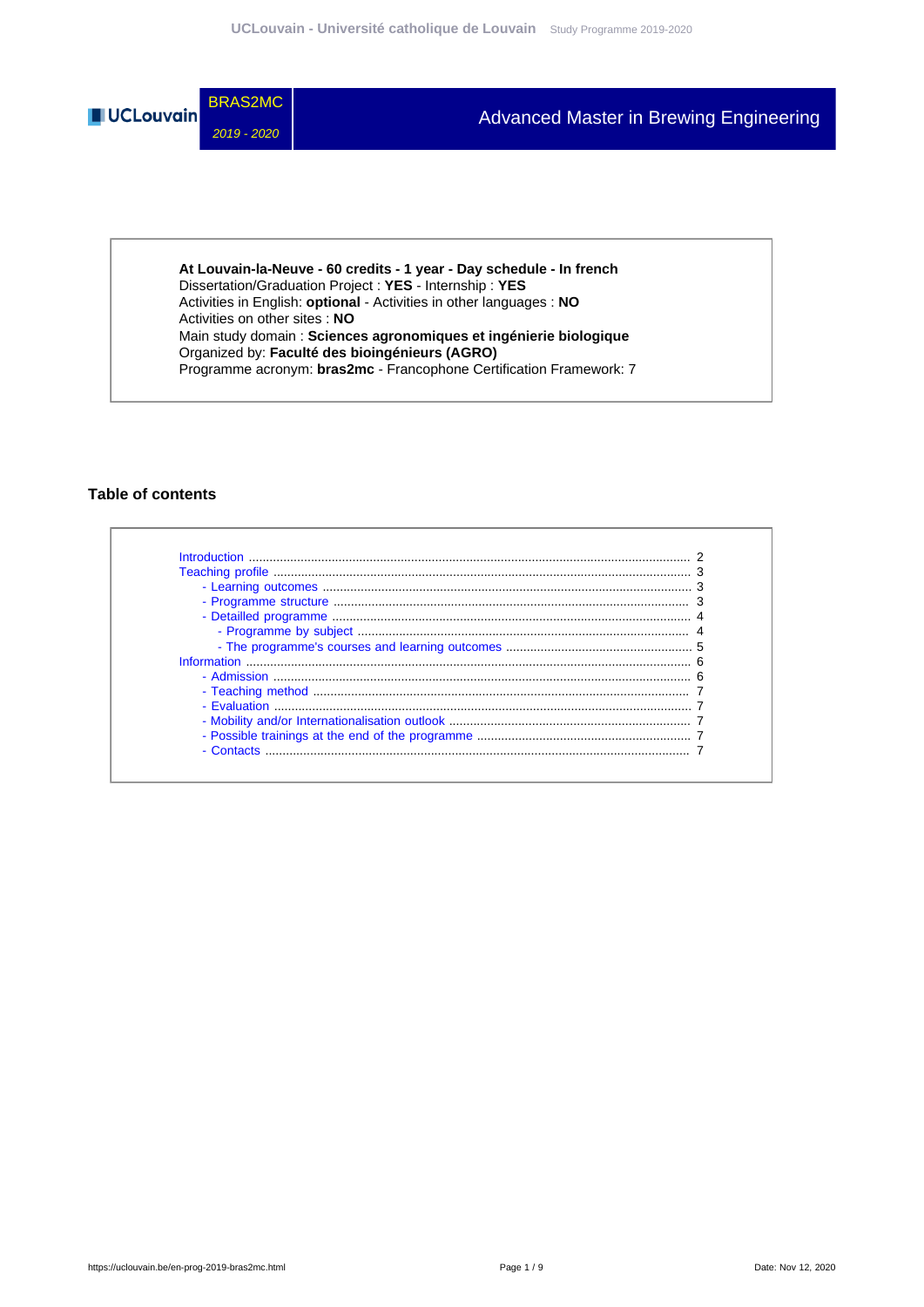## **BRAS2MC - Introduction**

## <span id="page-1-0"></span>**Introduction**

#### **Your profil**

The training is accessible to Belgian or foreign students who hold a diploma at the end of their second cycle of studies (BAC+5) of type: Bioengineer, Agricultural Engineer, Civil Engineer, Chemical Engineer, Industrial Engineer, Management Engineer, Physician, Master in Chemistry, Biology, Biochemistry, Physics, Geology, Veterinary Medicine, Pharmaceutical Sciences, or any other diploma recognized equivalent by the Faculty of Bioengineers.

Any candidate who is not in one of the automatic admission cases described above, but nevertheless holds a BAC+5 degree in the field of Science and Technology, may submit an application which will be processed by an internal commission at the Faculty of Bioengineers.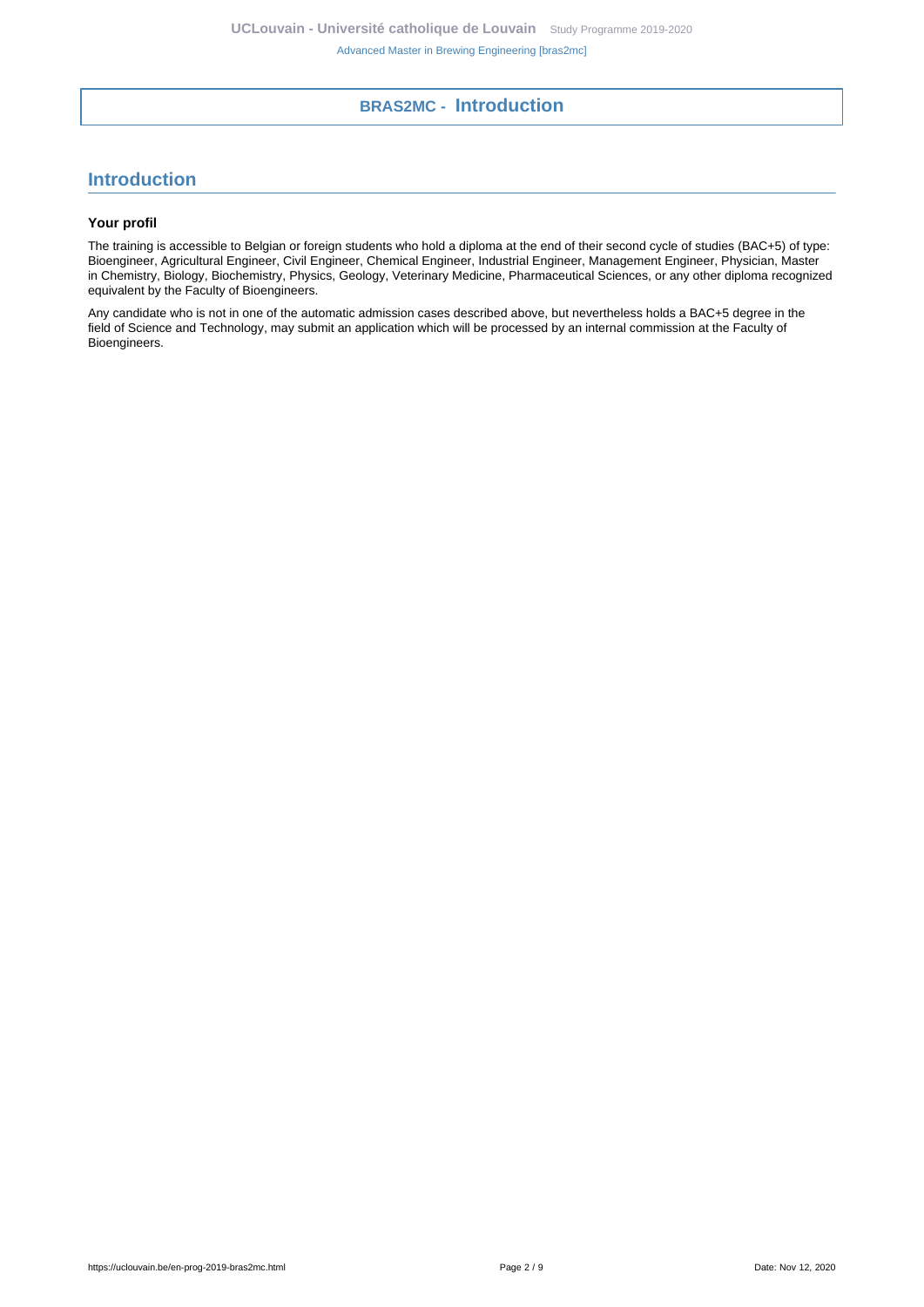## **BRAS2MC - Teaching profile**

## <span id="page-2-1"></span><span id="page-2-0"></span>**Learning outcomes**

For candidates who have prior training in fields such as biochemistry, microbiology and other aspects of engineering, this course offers special training for the brewery sector and enables them to gain a high-level, professional qualification.

### <span id="page-2-2"></span>**Programme structure**

This programme is designed to provide training and preparation for professional practice in the brewery sector. It comprises theoretical and practical training as well as a placement- dissertation in industry.

- Schematic description of the course components
- 1. Theoretical training

The theoretical training includes the biochemistry, chemistry and the microbiology of procedures used in the malting house and the brewery. It also covers the practical and technological aspects linked to these two industries as well as the organoleptic aspects. It will widen students' knowledge of related subjects such as the chemistry and microbiology of foodstuffs.

2. Placement-dissertation

The aim of this work is to enable students to discover the brewery sector in a practical context. They will familiarize themselves with the activity of a team working on a specific problem related to the production of malt or beer. They will have to use the theoretical knowledge they have acquired in the framework of a piece of scientific research (ability to analyze the context of the problem from all perspectives, understand the methodology adopted and analyze the team's results). In addition, students will become more familiar with the different analytic techniques (e.g. GC-MS and HPLC) applied to brewing/malting.

This work is sponsored by a lecturer from the Master programme and a manufacturer. It forms the subject of a written report and a public oral defence before a group of lecturers and researchers whose work relates to the area of the placement.

[> Detailed Program](en-prog-2019-bras2mc-lbras210t.html) [ en-prog-2019-bras2mc-lbras210t.html]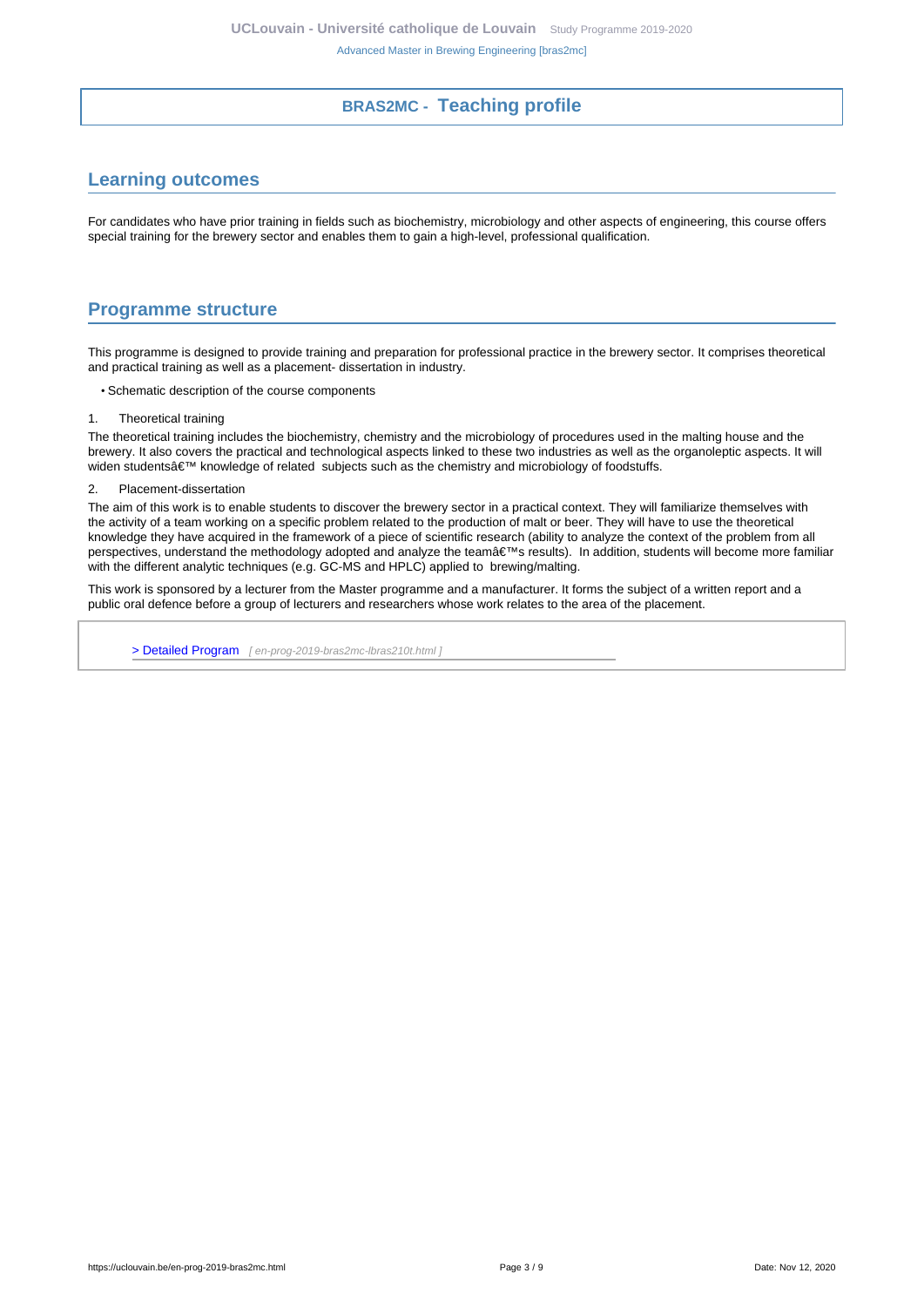## **BRAS2MC Detailled programme**

## <span id="page-3-1"></span><span id="page-3-0"></span>**Programme by subject**

### **CORE COURSES [60.0]**

O Mandatory 2019-2020<br>
△ Courses not taught during 2019-2020 20 Deriodic

 $\oplus$  Periodic courses taught during 2019-2020

Courses not taught during 2019-2020 Periodic courses not taught during 2019-2020

Click on the course title to see detailed informations (objectives, methods, evaluation...)

| O LBRAS2301       | <b>Malt Biochemistry and Technology</b>                                      | Catherine<br>Liégeois (coord.)<br><b>Julien Slabbinck</b>                     | $30h+15h$       | 4 Credits  | 1 <sub>q</sub> |
|-------------------|------------------------------------------------------------------------------|-------------------------------------------------------------------------------|-----------------|------------|----------------|
| O LBRAS2302       | Chimie du houblon et technologies associées                                  | Sonia Collin                                                                  | $30h+30h$       | 5 Credits  | 1q             |
| <b>OLBRAS2303</b> | Hop Chemistry and Technology for wort boilong and dry-hopping                | Pablo Alvarez Costales<br>Stephan<br>Declerck (coord.)<br><b>Marc Maudoux</b> | $30h+15h$       | 4 Credits  | 1q             |
| O LBRAS2304       | Qualités organoleptiques et microbiologiques de la bière et du<br><b>vin</b> | Sonia Collin (coord.)<br>Marc Maudoux                                         | $15h+30h$       | 4 Credits  | 1q             |
| <b>OLBRAS2305</b> | Questions spéciales de brasserie                                             | Sonia Collin (coord.)<br><b>Nicolas Declercq</b><br>Marc Maudoux              | 45h             | 5 Credits  | 1 <sub>q</sub> |
| <b>OLBRAS2310</b> | Stage-mémoire                                                                |                                                                               |                 | 27 Credits |                |
| O LBRAL2103A      | <b>Food Chemistry</b>                                                        | Sonia Collin                                                                  | 30 <sub>h</sub> | 3 Credits  | 1 <sub>q</sub> |

 **Courses to chosen for 8 credits amongst the following list:**

| This list is not exhaustive. Students can propose to follow another course to the academic coordinator. |                                            |                                                 |                 |           |                |
|---------------------------------------------------------------------------------------------------------|--------------------------------------------|-------------------------------------------------|-----------------|-----------|----------------|
| <b>&amp; LBRAL2104</b>                                                                                  | <b>Food microbiology</b>                   | <b>Jacques Mahillon</b>                         | $30h+22.5h$     | 5 Credits | 2 <sub>a</sub> |
| <b>&amp; LBRAL2202</b>                                                                                  | <b>Technological quality control</b>       | <b>Vincent Baeten</b>                           | 30 <sub>h</sub> | 3 Credits | 1a             |
| <b>83 LBIR1346</b>                                                                                      | Surface and colloid chemistry              | <b>Christine Dupont</b>                         | 30 <sub>h</sub> | 3 Credits | 2 <sub>a</sub> |
| <b>&amp; LBRAL2102</b>                                                                                  | Physiological and nutritional biochemistry | <b>Cathy Debier</b><br>Yvan Larondelle (coord.) | 45h             | 5 Credits | 1a             |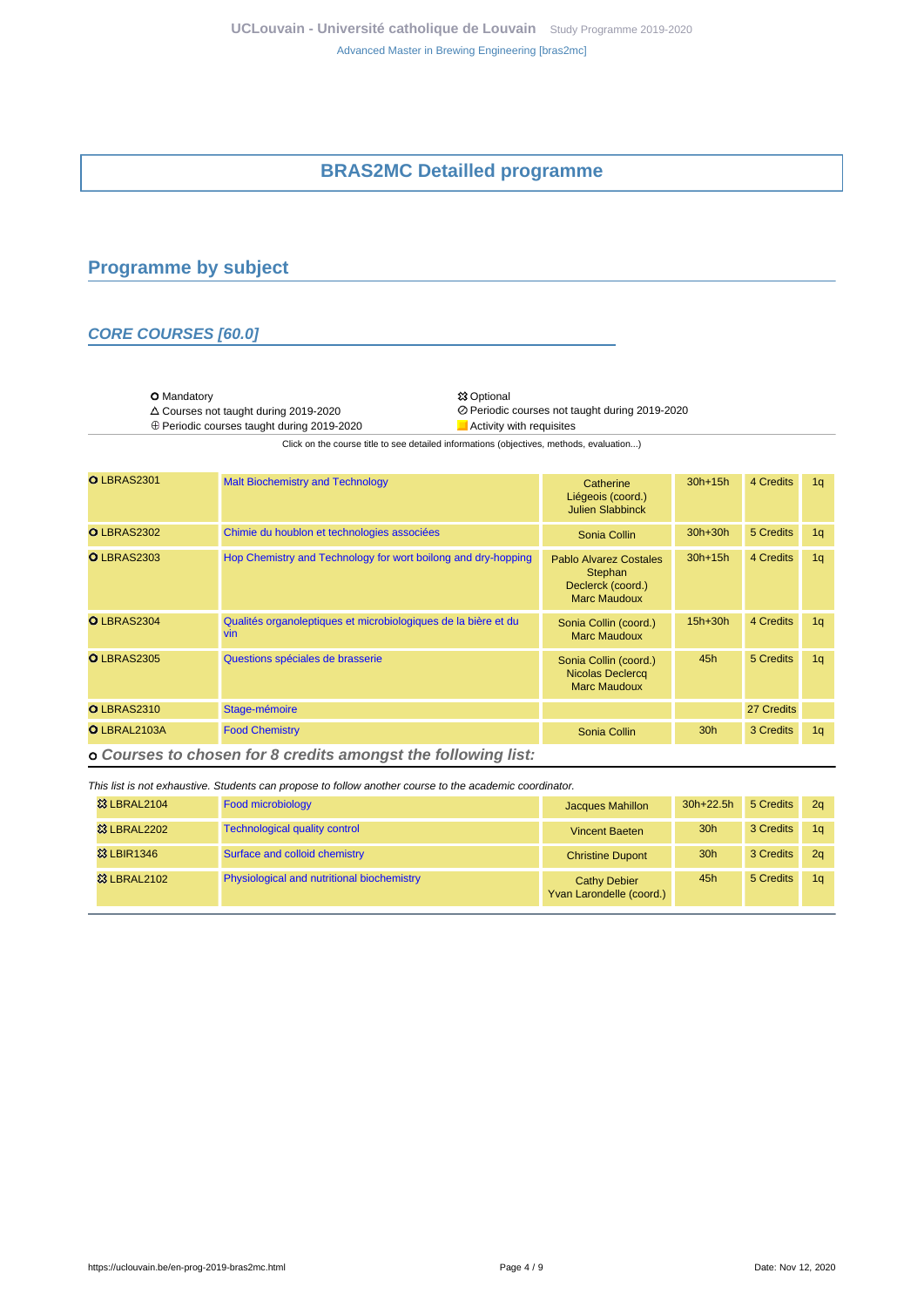## <span id="page-4-0"></span>**The programme's courses and learning outcomes**

For each UCLouvain training programme, a [reference framework of learning outcomes](https://uclouvain.be/en-prog-2019-bras2mc-competences_et_acquis.html) specifies the competences expected of every graduate on completion of the programme. You can see the contribution of each teaching unit to the programme's reference framework of learning outcomes in the document "In which teaching units are the competences and learning outcomes in the programme's reference framework developed and mastered by the student?"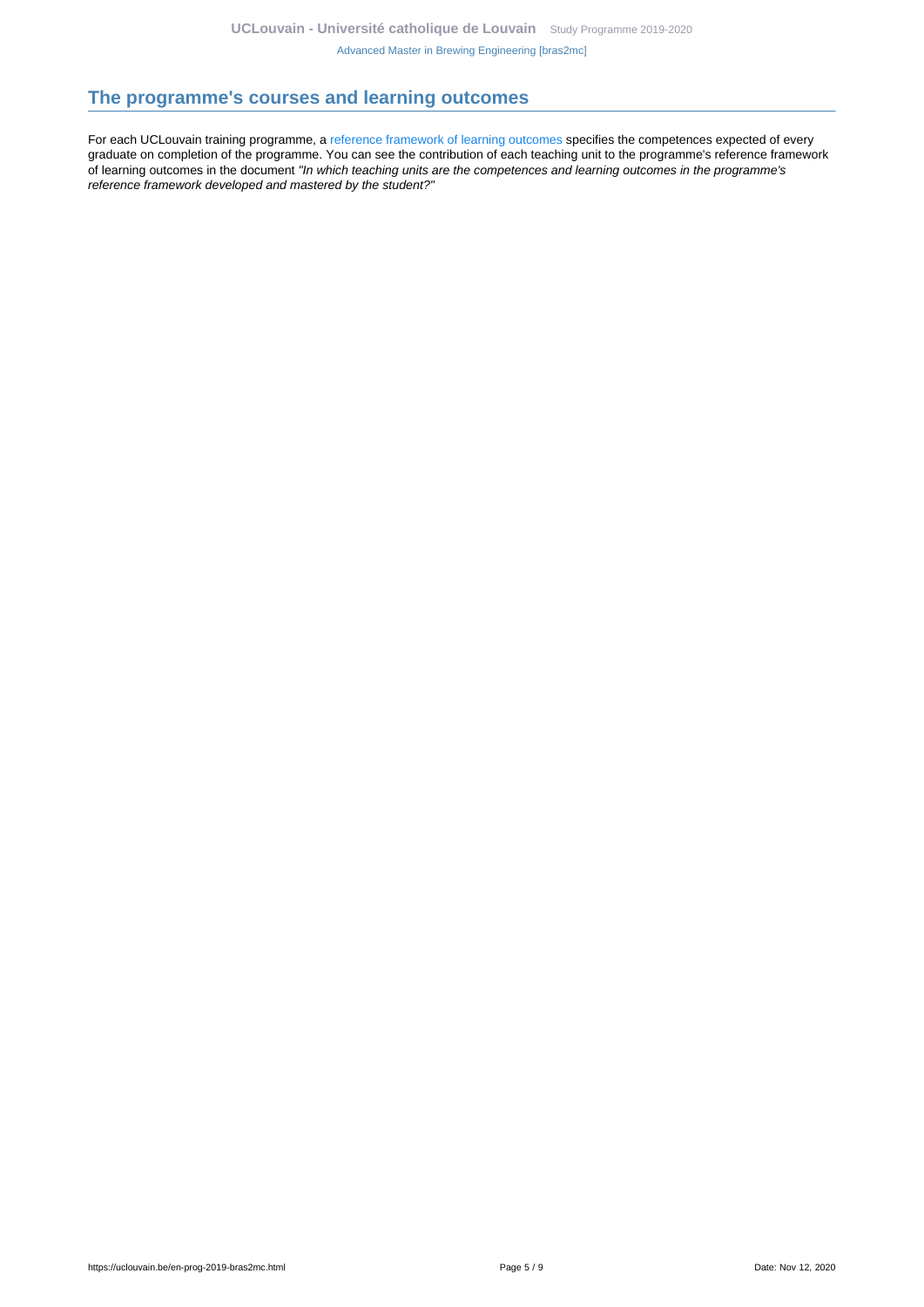## **BRAS2MC - Information**

# <span id="page-5-1"></span><span id="page-5-0"></span>**Admission**

In the event of the divergence between the different linguistic versions of the present conditions, the French version shall prevail. Decree of 7 November 2013 defining the landscape of higher education and the academic organization of studies. The admission requirements must be met prior to enrolment in the University.

**In the event of the divergence between the different linguistic versions of the present conditions, the French version shall prevail.**

#### SUMMARY

- [General requirements](#page-5-2)
- [Specific Admission Requirements](#page-5-3)

# <span id="page-5-2"></span>**General requirements**

Subject to the general requirements laid down by the academic authorities, admission to the specialized Master's degree programme will be granted to students who fulfil the entry requirements for studies leading to the award of a Master's (second-cycle) degree and who hold a second-cycle diploma, degree, certificate or other qualification issued within or outside the French Community of Belgium, or whose prior learning or experience has been accredited by the Examination Board as being equivalent to at least 300 credits.

# <span id="page-5-3"></span>**Specific Admission Requirements**

Special procedures :

- degree in chemistry and bioindustries, agricultural bio-engineering, bio-engineering or engineering from a Belgian university or a degree recognized as equivalent by the Faculty of Biological, Agricultural and Environmental Engineering.
- adequate command of French is required.

#### Accessible to adults

The Advanced Master in Bio-engineering : Brewery is open to adults. It provides candidates who already have some experience with more advanced practical and theoretical training in the field of brewery and enables them to broaden or change the focus of their professional career in this constantly changing sector. The strong link between the theoretical aspects of the training and the practical work placement sponsored by a manufacturer gives added value to the training and facilitates entry into the brewery sector.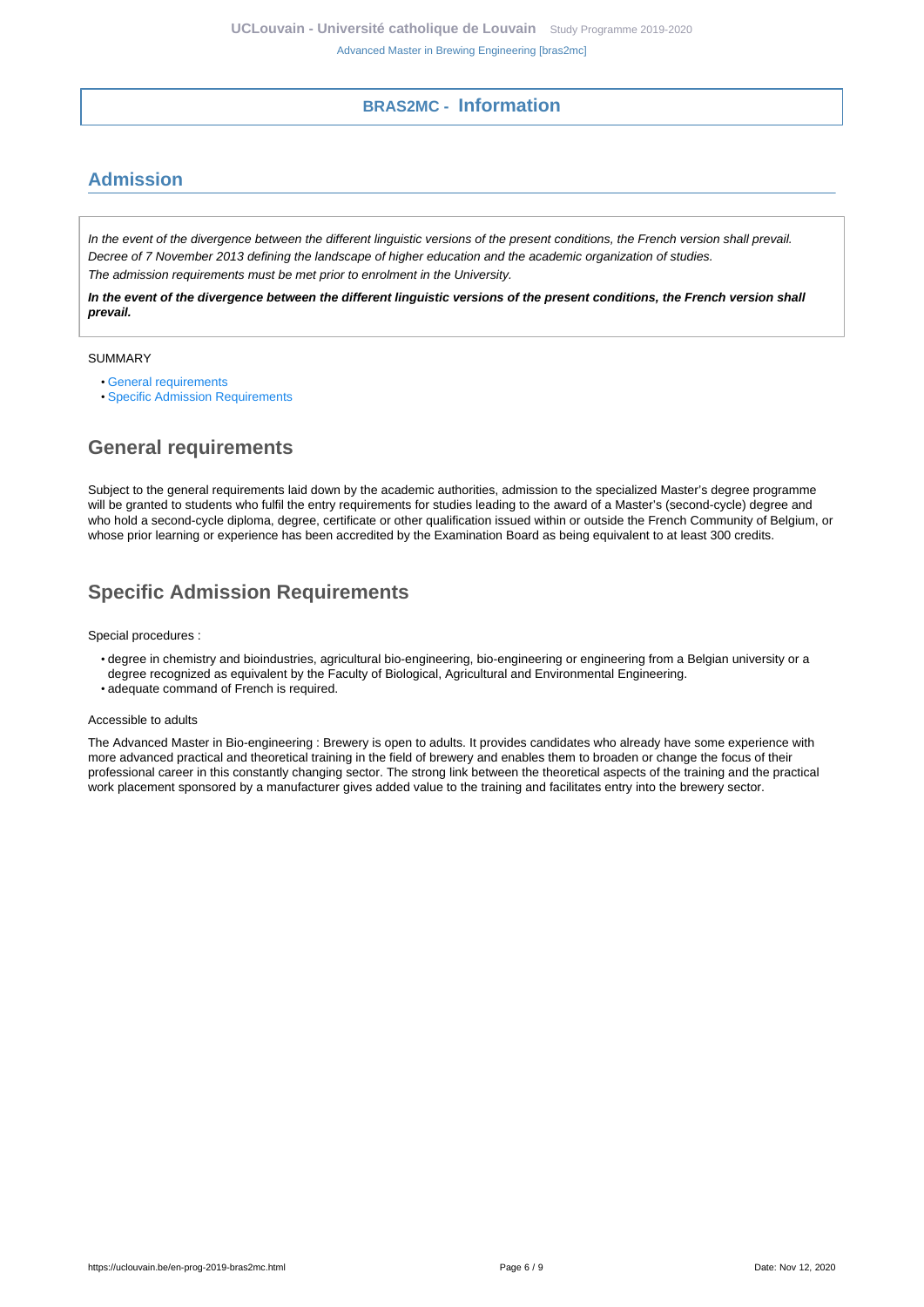## <span id="page-6-0"></span>**Teaching method**

The teaching staff on the programme have a wide variety of backgrounds, both academic and industrial, and at an international level : this enables candidates to acquire themultidisciplinary knowledge necessary to understand these complex subjects. Being able to join a unit at the forefront of brewing research and undertaking a research placement sponsored by a manufacturer are major benefits for candidates who wish to improve their knowledge of the brewery world.

## <span id="page-6-1"></span>**Evaluation**

**The evaluation methods comply with the regulations concerning studies and exams (https://uclouvain.be/fr/decouvrir/ rgee.html). More detailed explanation of the modalities specific to each learning unit are available on their description sheets under the heading "Learning outcomes evaluation method".**

The methods by which students are assessed include written and/or oral examinations as well as a placement which forms the subject of a written report and a public oral defence before a group of lecturers and researchers whose work relates to the area of the placement.

## <span id="page-6-2"></span>**Mobility and/or Internationalisation outlook**

The wide variety of participants on the programme for the Advanced Master in Bio-engineering : Brewery gives it a strong international outlook and offers many useful opportunities for exchanging experiences. There is special emphasis in the syllabus on globalization of the sector e.g. sourcing raw materials or problems in production methods. It is possible to undertake a placement in an international unit: this is clear evidence of the international scope of this Master.

## <span id="page-6-3"></span>**Possible trainings at the end of the programme**

This programme may only be taken after gaining a first Master's degree for 2nd cycle studies worth at least 300 credits. It may lead to doctoral training.

## <span id="page-6-4"></span>**Contacts**

**Attention, you are currently reading an archived page: below contact informations were for program study 2019-2020 only. To get current contact informations please got to [current program study](https://uclouvain.be/fr/catalogue-formations) site.**

### **Curriculum Management**

| Faculty          |                                                                                              |
|------------------|----------------------------------------------------------------------------------------------|
| Structure entity | SST/AGRO                                                                                     |
| Denomination     | Faculty of bioscience engineering (AGRO) (https://uclouvain.be/<br>repertoires/entites/agro) |
| Sector           | Sciences and Technology (SST) (https://uclouvain.be/repertoires/<br>entites/sst)             |
| Acronym          | AGRO                                                                                         |
| Postal address   | Croix du Sud 2 - bte L7.05.01                                                                |
|                  | 1348 Louvain-la-Neuve                                                                        |
|                  | Tel: $+32$ (0) 10 47 37 19 - Fax: $+32$ (0) 10 47 47 45                                      |
| Web site         | http://www.uclouvain.be/agro                                                                 |
| Mandate(s)       |                                                                                              |

- Doyen : Philippe Baret
- Directrice administrative de faculté : Christine Denayer

Commission(s) of programme

- Commission de programme Master Bioingénieur-Sciences agronomiques (BIRA (https://uclouvain.be/fr/repertoires/entites/BIRA))
- Commission de programme Master Bioingénieur-Chimie et bioindustries (BIRC (https://uclouvain.be/fr/repertoires/entites/BIRC))
- Commission de programme Master Bioingénieur-Sciences & technologies de l'environnement (BIRE (https://uclouvain.be/fr/ repertoires/entites/BIRE))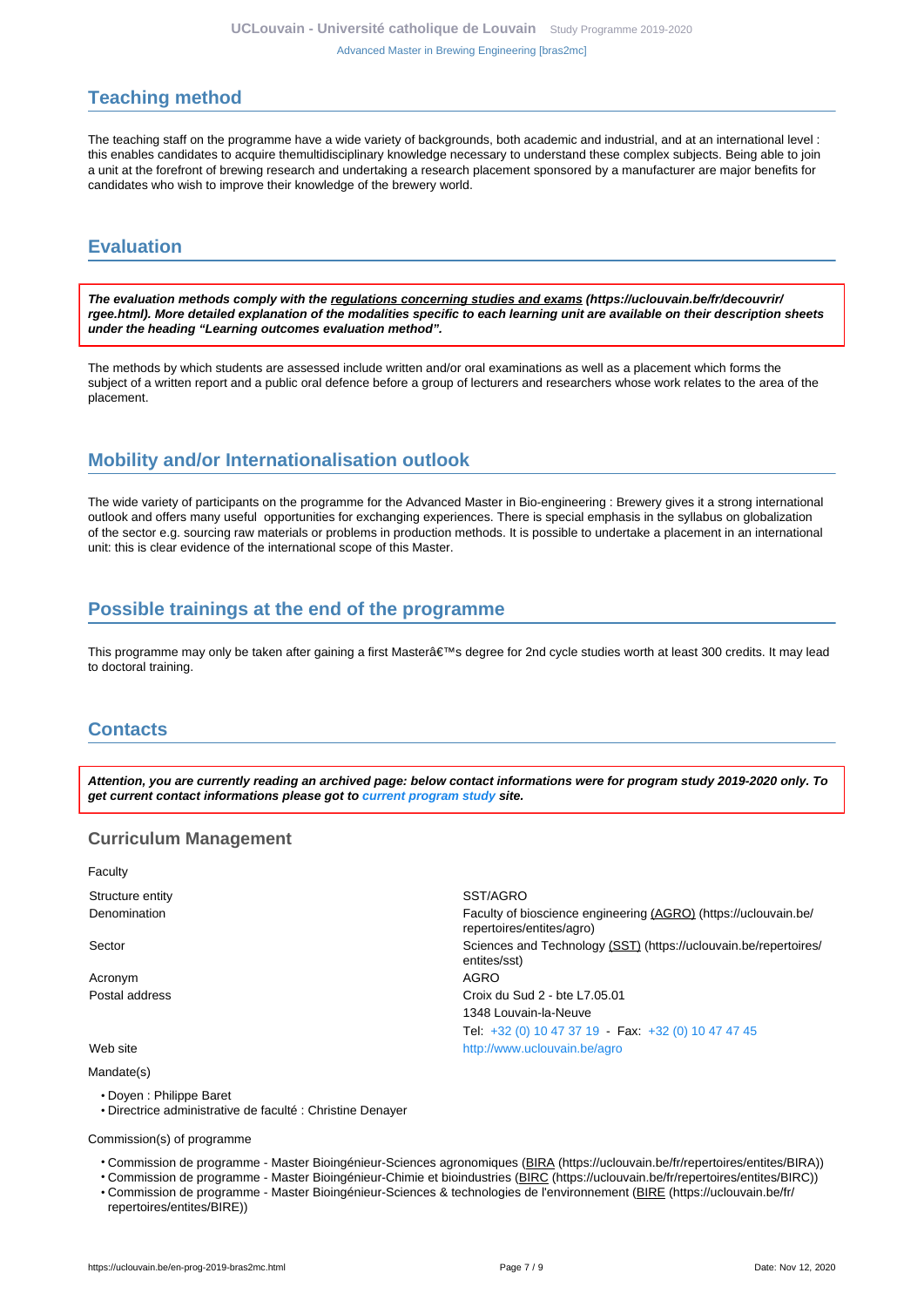- Commission de programme Bachelier en sciences de l'ingénieur, orientation bioingénieur (CBIR (https://uclouvain.be/fr/repertoires/ entites/CBIR))
- Commission de programme interfacultaire en Sciences et gestion de l'environnement (ENVI (https://uclouvain.be/fr/repertoires/ entites/ENVI))
- Fermes universitaires de Louvain (FERM (https://uclouvain.be/fr/repertoires/entites/FERM))

Academic supervisor: Sonia Collin

Jury

- Charles Bielders
- Marc Maudoux

Useful Contact(s)

• Sonia Collin

**Attention, you are currently reading an archived page: below contact informations were for program study 2019-2020 only. To get current contact informations please got to [current program study](https://uclouvain.be/fr/catalogue-formations) site.**